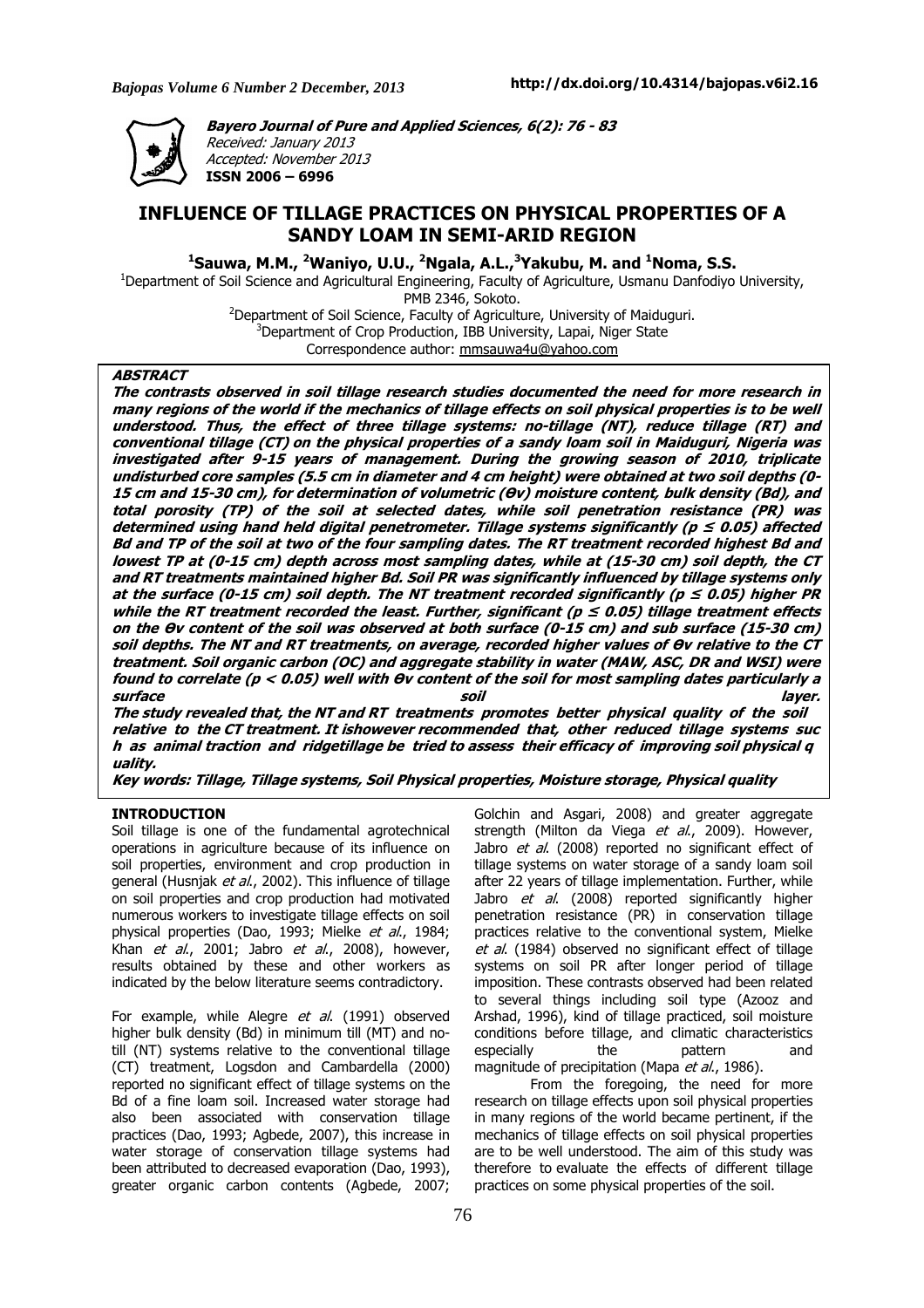#### **MATERIALS AND METHODS The Study Area**

The study was carried out in Maiduguri, north east Nigeria. Climate of Maiduguri is semi arid with longterm mean annual rainfall (1961-1990) of 553 mm. Rainfall distribution is unimodal, starting on the average in mid –

June and lasting until the end of September (Gre ma and Hess, 1994). Five sites were used for the study. The sites were selected based on their land use history. Soil of the study area is Sandy loam (Table 1a and b). GPR equipment (12 channel GPS etrex, courtesy GARMIN Corporation 1999- 2002) was used in determining coordinates of the sites.

## **Treatments and Experimental Design**

The experiment was established as randomize complete block design (RCBD) with three tillage treatments and five replications. Three tillag e treatments namely; no tillage (NT),

reduce tillage (RT) and conventional tillage (CT) were evaluated on each site.

 The CT treatment in the five selected sites involved 1-2 tractor harrow passes per season (year), and the commonly grown crops in this treatment (CT) are groundnut, cowpea, millet or maize. While the RT treatment in all selected sites involved 1-2 hand hoe cultivation per season (year), and the commonly grown crops in this treatment (RT) are groundnut, cowpea or millet. The NT treatment in all selected sites comprises of uncultivated lands left fallowed under natural vegetation. In addition, the CT and RT treatments are either opposite or adjacent to the uncultivated (NT) plots. All treatments (CT, RT and NT) in the selected sites were under management for a period of about 9-15 years. NPK and phosphate fertilizers are the commonly applied fertilizers by farmers in the cultivated plots (CT and RT). The commonly found plant species and locations of the five selected sites are as follows:

SITE1: University of Maiduguri Teaching and Research Farm (11˚54'N,13˚5'E).

 The dominant plant species in this area are Andropogon gayanum, Cenchrus biflorus, and scattered Azadirachta indica trees.

 SITE 2: Livestock Farm, University of Maiduguri (11˚47.6'N, 13˚12.5'E). In this

site, the commonly found plant species are Senna obtusfolia, Achyranthes asper L., and scattered Balanites aegyptica trees.

 SITE3: Kwayam Village, off University of Mai duguri (11˚47.9'N,13˚12.6'E).

 This site is characterized by scattered Piliostigma reticulatum and Faidherbia albida trees likewise Cenchrus biflorus and Imperata cylindrica as dominant vegetation.

 SITE 4: Old Malumbrari Primary School, Maiduguri (11˚47'N, 13˚12.7'E).

 In site 4, the commonly found plant species are *Senna obtusfolia*, Achyranthes asper L., Zizuphus mauritiana and Balanites aegyptica trees.

 SITE 5: University of Maiduguri Commercial Farm (11˚47.61'N,13˚13.04'E ) .

 At this site, the dominant plant species found are Cenchrus biflorus, Achyranthes asper L., Senna obtusfolia, and scattered Balanites aegyptica trees.

 The five selected sites were within close proximity (40-80 m) of one another, and within each selected site, treatment plots are located within 40-60 m of one another and had similar terrain and parent material (Aeolian sand). During the growing season of 2010, triplicate undisturbed core samples (5.5 cm in diameter and 4 cm height) were obtained at four selected dates for the determination of bulk density (Bd), total porosity (TP) and volumetric moisture content (Өv) of the soil, while penetration resistance of the soil was determined using hand held digital penetrometer (D 1558-84 ASTM standard of needle head 0.6 cm). The bulk density was determined using the core method as described by Blake and Hartage (1986), while gravimetric moisture content (Өg) was determined by direct method as described by Hillel (1971). The Өg was then converted to Өv using the following relation :

 $\Theta v = \Theta q \times B d$ 

Where  $Bd = bulk$  density

 The soil physical properties were determined at two soil depths (0-15 and 15-30 cm) to capture cultivation zone around the experimental area. The two soil depths were determined using measuring tape and one profile was dug in each treatment plot to observe profile characteristics.

## **Aggregate properties and organic carbon determination**

 Macro aggregates of wet (MAW) and macro aggregates of dry (MAD) aggregates were determined after determination of mean weight diameter (MWD) of wet and dry aggregates as described by Kemper (1965) and Kemper and Chepil (1965) respectively. While aggregate silt-plus clay (ASC %), water stability index (WSI %), dispersion ratio (DR %) and organic carbon (OC) contents of soil samples were determined as follows:

Aggregate silt-plus clay (ASC %): This is defined as the difference between silt  $+$  clay in calgon dispersed and that in water –

dispersed soil samples (Middleton, 1930).

Water stability index (WSI  $%$ ): This was computed as 100 ( 1- A/B). Where A is percentage of aggregates which passed a 0.20 mm sieve in 5 minutes after shaking at the rate of 60 oscillations per minute at room temperature and B is the percentage that passed after 60 minutes under the same conditions (Malquori and Cecconi, 1962).

Dispersion ratio was computed as  $DR = (A/B) \times 100$ . Where  $A =$  Percent silt + clay in water – dispersed sample, and  $B =$  Percent silt + clay in calgondispersed sample (Middleton, 1930). Organic carbon  $(OC)$ : The organic carbon content of soil samples was determined by wet oxidation method of Walkley and Black (1934).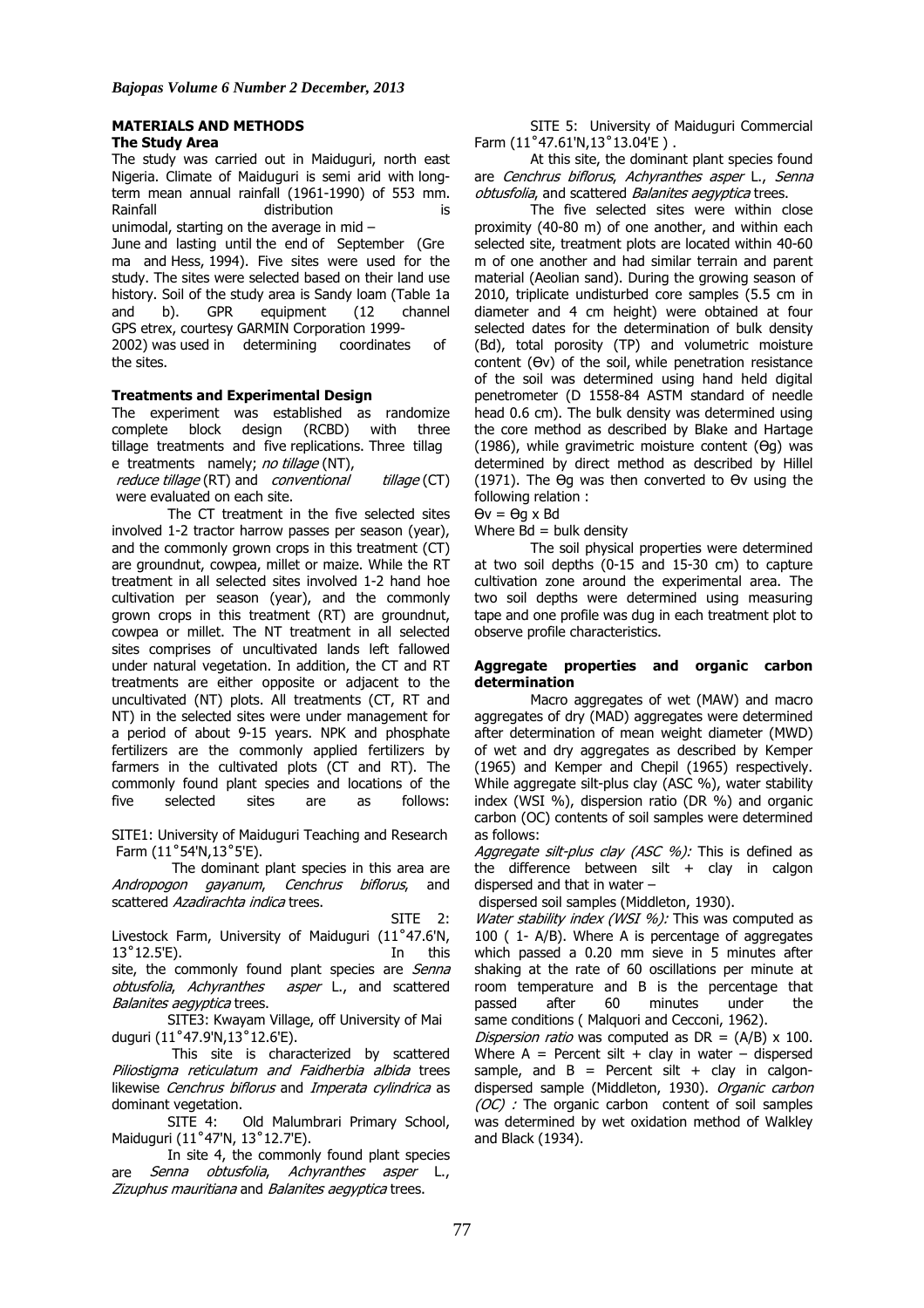## **Statistical Analysis**

Statistical analysis system (SAS) version 2005 analytic al software was used in analyzing data obtained. T he results obtained were analyzed using analysis of variance (ANOVA) statistics and means were separated using least significant differe nce (LSD) test at 5 % level of probability.

## **RESULTS AND DISCUSSION Particle size distribution (Texture)**

 Tillage treatments effects on textural composition (% sand, silt and clay) of the soil are presented in Table 1a and b. Tillage treatments had no significant effect on the % sand, silt and clay contents of the soil at surface (0-15 cm) soil depth (Table 1a). However, at the sub surface (15- 30 cm) soil depth, tillage practices significantly ( $p \le$ 0.05) influenced textural composition of the soil. The NT and RT treatments had higher sand contents (67.8 and 67.3 respectively) relative to the CT treatment (64.3). Similarly, tillage treatments effect on clay content of the soil at the sub surface soil depth was also significant. The RT treatment gave the highest clay content (14.85) followed by the CT (13.35), then NT treatment (12.35) Table 1b. No significant treatments effect on the silt content of the soil at both the surface and sub surface soil depths was observed. The result agrees with findings of Mbagwu and Bazzoffi (1989) who reported that cultivation encourages movement of finer soil particle (clay) within the soil profile. Generally, values of sand contents of the soil decreased with depth, while those of clay content increased with depth irrespective of tillage treatment (Table 1a and b).

## **Soil bulk density (Bd) and total porosity (TP)**

 Result of soil Bd and TP measurement for the various treatments at various sampling dates are presented in Table 2. No consistent trend in Bd and TP of the soil was observed with time at the surface (0-15cm) soil layer during crop growing season. However, at the subsurface (15-30 cm) soil layer, the CT treatment showed a trend of increasing Bd as the raining season progressed. Generally, Bd of the soil increased with increasing soil depth irrespective of tillage method (Table 2). In addition, Bd and TP of the soil were significantly ( $p \le 0.05$ ) influenced by tillage systems only during two of the four sampling d ates.

In general, the CT treatment had the least Bd and the highest TP at the surface soil layer compared to either the NT or RT treatments during all the measurement dates. This could be attributed to the loosening effect of tillage equipment used for the CT treatment (Barzegar et al., 2004). The trend reversed at the sub surface soil layer with the CT and RT treatments having relatively higher values of Bd and lower values of TP compared to the NT treatment irrespective of measurement date (Table 2). The higher Bd recorded in the sub surface soil layer of the CT treatment could be attributed to the effect of tractor wheel traffic as observed by previous workers (Mielke et al.,1984; Heddadi and Gascuel-Odoux,1999). Excavation of profiles displayed a fairly dense layer at about 20 - 40 cm of all the CT

treatments further supporting densification of soil matrix at the sub surface soil layer by the CT treatment. The results revealed that the CT and NT treatments offer significant advantage over the RT treatment in ensuring good aeration status of the soil, and ease of root penetration (particularly shortly after tillage imposition). However, studies have shown that for the CT treatment, these conditions diminished rapidly due to aggregate disruption by rain drop impact (Moran et al., 1988) and soil consolidation after pulverization (Suwardji and Eberbach,1998). Values of Bd ovserved in this study generally seems high and are relatively approaching critical Bd value  $(1.90 \text{ g/cm}^3)$  considered as root limiting in coarse textured soils (Marshall and Tokunaga, 2006). Therefore, practices that reduce soil Bd such as crop residue mulch incorporation should be encouraged.

## **Penetration resistance (PR)**

Tillage treatment effects on soil PR (kPa) are presented in Fig.1. Tillage systems significantly ( $p \le 0.05$ ) affected the soil PR only at the surface (0-15 cm) soil layer. The NT treatment recorded significantly ( $p \le 0.05$ ) higher PR value (238.6 kPa) at the surface soil layer relative to the RT (173 kPa) and CT (187.5 kPa) treatments (Fig.1). However, the RT treatment recorded lowest PR at both surface (173 kPa) and sub surface 15-30 cm (95.90 kPa) soil layers compared to the NT and CT treatments (Fig.1). The trend in PR among treatments reported in this study is quite unexpected because results of previous studies conducted on similar soils showed the existence of a direct positive correlation between Bd and PR (Khan et al., 2001; Jabro et al., 2008) indicating that higher values of Bd are associated with higher values of PR. However, this ambiguity could be associated with soil moisture (gravimetric) content at time of sampling which had been reported to decrease soil PR (Ghuman and Lal, 1984). The average moisture content for the NT, RT and CT treatments at the time of sampling were 0.35, 0.55, 0.34 and 1.21, 1.41 and 1.20 (%, g/g) for the surface and sub surface soil layers respectively. Further, soil PR values observed are generally low irrespective of tillage method and quite far from the critical PR value (2000 kPa) reported to be detrimental to root penetration in soils (Dec et al., 2011). In general, the results of Bd, TP and PR of the soil showed evidence of compaction by NT and RT treatments at surface soil layer, while the CT treatment showed compaction at the sub surface layer.

### **Soil moisture content**

Moisture content of the soil was significantly ( $p \leq$ 0.05) influenced by tillage systems. The results of effect of tillage systems on the volumetric moisture content (Өv) of the soil for the various sampling dates are presented in Table 3. No consistent trend in Өv content of the soil was observed as the raining season progressed.

However, the NT and RT treatments consistently retained more moisture at both surface (0-15 cm) and sub surface (15-30 cm) soil layers relative to the CT treatment during most sampling dates (Table 3).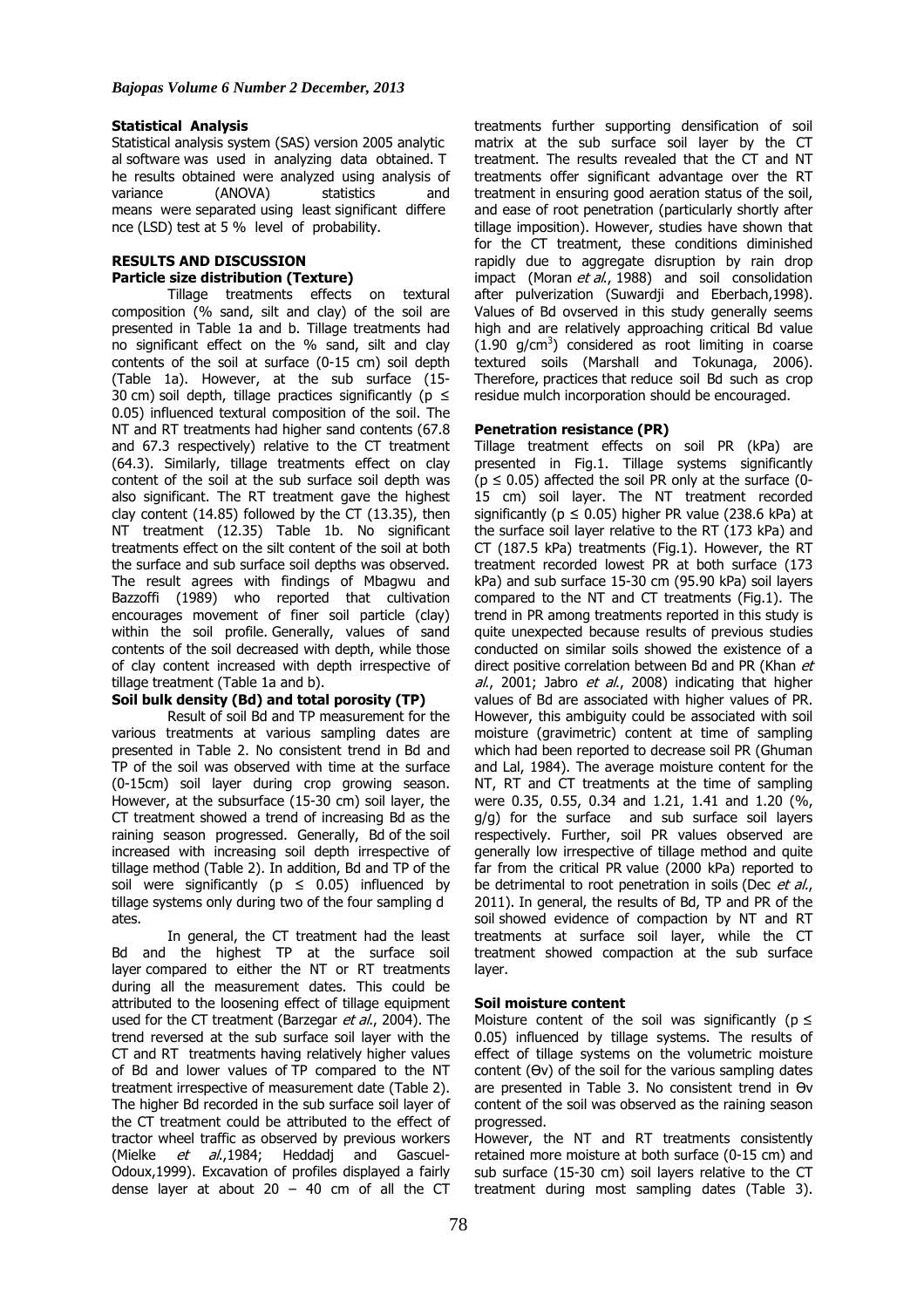In addition, the NT and RT treatments on average, recorded significantly ( $p \le 0.05$ ) higher  $\Theta$ v contents at both surface and sub surface soil layers compared to the CT treatment across most of the sampling dates (Table 3). The Өv contents of the soil significantly (p < 0.05) correlated positively with organic carbon (OC) content and aggregate stability indices (ASC, MAW, MAD and WSI) of the soil at surface (0-15 cm) soil layer, while DR of the soil correlated negatively (Table 4a). However, at the sub surface soil depth, some of these parameters correlated ( $p < 0.05$ ) with  $\Theta$ v content of the soil only for the first and the last sampling dates (Table 4b**)**. MAW and ASC significantly correlated positively, while DR of the soil negatively correlated significantly with  $\Theta$ v content of the soil(Table 4b). It is not clear why most of the parameters did not correlate significantly with Өv content of the soil at the sub surface soil depth, this could however be related to decreased organic carbon content with depth as observed in a companion report on chemical quality of the soil (Sauwa et al., 2012) which might have generated varied responses. The results are however in line with findings of Agbede (2007) and Golchin and Asgari (2008) who reported that, OC/organic matter contents of soils exerts great influe nce on soil moisture content.

|     | $\Theta$ v content of the soil at surface (0-15 cm) are |  |  |  |  |  |
|-----|---------------------------------------------------------|--|--|--|--|--|
|     | presented as follows:                                   |  |  |  |  |  |
| θv  | $= 7.92 + 29.06$ OC; $r^2 = 0.75$ for                   |  |  |  |  |  |
|     | 27/07/20101                                             |  |  |  |  |  |
| θv. | $=$ 8.58 + 25.02 OC; $r^2 = 0.58$ for                   |  |  |  |  |  |
|     | 12/08/20102                                             |  |  |  |  |  |
| Θv. | $=$ 9.73 + 12.85 OC; $r^2 = 0.52$ for                   |  |  |  |  |  |
|     | 28/08/20103                                             |  |  |  |  |  |
| θv  | $= 7.07 + 16.30$ OC; $r^2 = 0.76$ for                   |  |  |  |  |  |
|     | 12/09/20104                                             |  |  |  |  |  |

 The above equations showed fair relationship of OC and Өv content of the soil, with best relationship observed for the first sampling date (27/07/2010). Previous workers had related greater moisture contents of NT and/or RT treatments to their greater organic carbon contents (Agbede, 2007; Golchin and Asgari, 2008). Likewise, Milton da veiga et al. (2009) reported greater soil moisture contents of tillage treatments due to greater aggregate stability in water. Therefore, the greater moisture content of the NT and RT relative to the CT treatment could be attributed to greater OC content and aggregate strength of these treatments compared to the CT treatment. The results obtained in this study are in agreement with findings of (Khakural et al., 1992; Agbede, 2007) who reported greater moisture contents in conservation tillage practices relative to the conventional system.

The regression equations relating OC and

**Table 1a. Percentage sand, silt and clay contents of the soil as affected by tillage systems for 0-15 soil depth** 

| <br><b>Treatments</b> | $%$ sand) | (% silt)  | $%$ clay) | <b>Textural class</b> |
|-----------------------|-----------|-----------|-----------|-----------------------|
|                       |           | $0-15$ cm |           |                       |
| NT                    |           |           |           |                       |
| 1                     | 72.1      | 18.2      | 9.7       | Sandy loam            |
| 2                     | 67.1      | 20.7      | 12.2      | Sandy loam            |
| 3                     | 69.6      | 20.7      | 9.7       | Sandy loam            |
| 4                     | 69.6      | 18.2      | 12.2      | Sandy loam            |
| 5                     | 69.6      | 20.7      | 9.7       | Sandy loam            |
| Mean                  | 69.6      | 19.7      | 10.7      |                       |
| <b>RT</b>             |           |           |           |                       |
| 1                     | 69.6      | 18.2      | 12.2      | Sandy loam            |
| 2                     | 72.1      | 20.7      | 7.2       | Sandy loam            |
| 3                     | 69.6      | 20.7      | 9.7       | Sandy loam            |
| 4                     | 69.6      | 18.2      | 12.2      | Sandy loam            |
| 5                     | 67.1      | 20.7      | 12.2      | Sandy loam            |
| Mean                  | 69.6      | 19.7      | 10.7      |                       |
| CT                    |           |           |           |                       |
| 1                     | 72.1      | 15.7      | 12.2      | Sandy loam            |
| 2                     | 72.1      | 18.2      | 9.7       | Sandy loam            |
| 3                     | 69.6      | 18.2      | 12.2      | Sandy loam            |
| 4                     | 67.1      | 23.2      | 9.7       | Sandy loam            |
| 5                     | 69.6      | 18.2      | 12.2      | Sandy loam            |
| Mean                  | 70.1      | 18.7      | 11.3      |                       |
| LSD (0.05)            | <b>NS</b> | <b>NS</b> | <b>NS</b> |                       |

<sup>1</sup>NS- not significant at  $p \le 0.05$  level of probability

 $2$  1....5- replications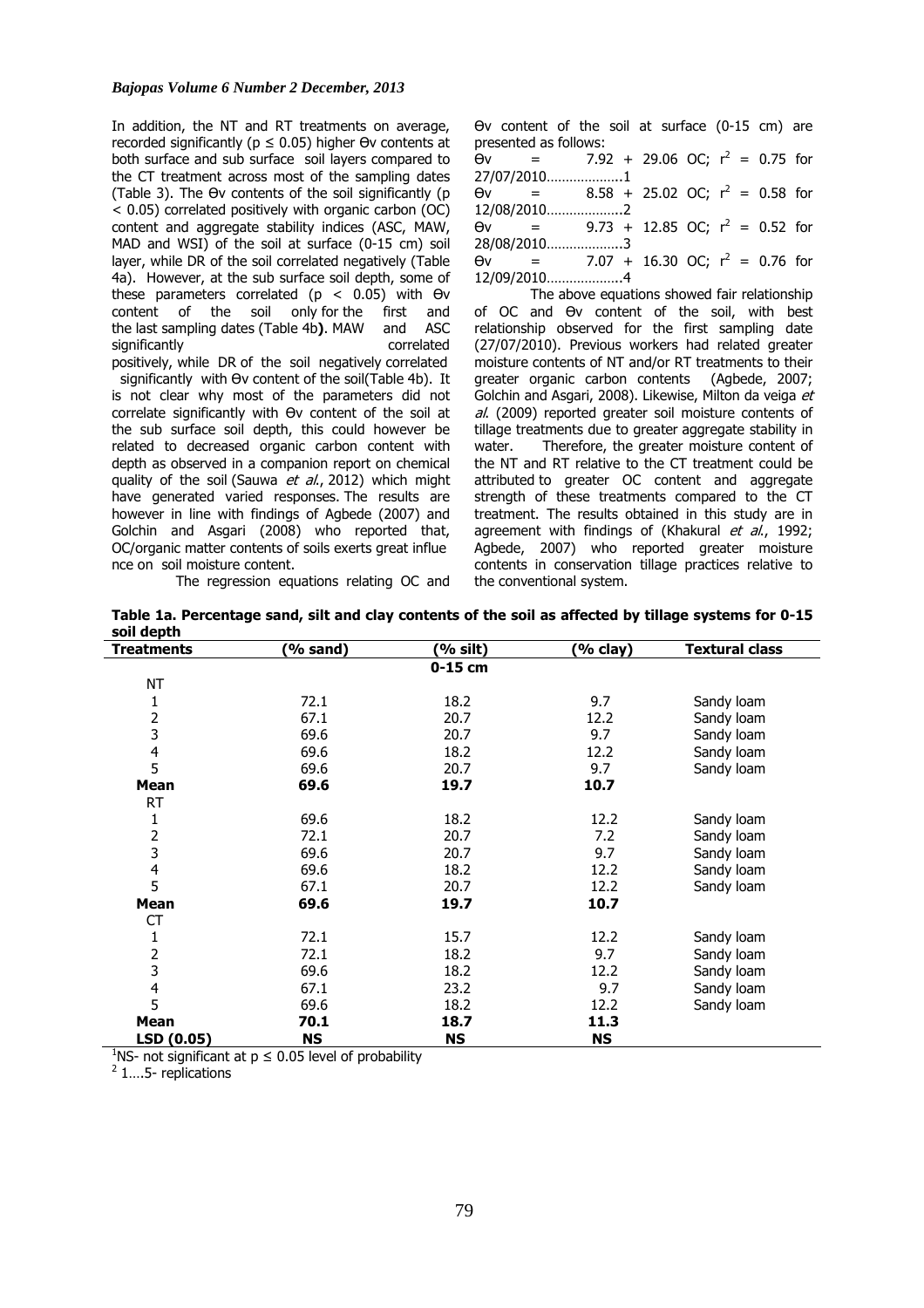

**Figure 1: Effect of tillage systems on mean penetration resistance (PR) of the soil (kPa) at 0- 15 and 15-30 cm soil depths (bars indicate standard error)** 

**Table 1b: Percentage sand, silt and clay contents of the soil as affected by tillage systems for 15-30 cm soil depth** 

| <b>Treatments</b>       | (% sand) | (% silt)  | (% clay) | <b>Textural class</b> |
|-------------------------|----------|-----------|----------|-----------------------|
|                         |          | 15-30 cm  |          |                       |
| <b>NT</b>               |          |           |          |                       |
| 1                       | 70.3     | 14.35     | 15.35    | Sandy loam            |
| 2                       | 65.3     | 24.35     | 10.35    | Sandy loam            |
| 3                       | 67.8     | 19.35     | 12.85    | Sandy loam            |
| $\overline{\mathbf{r}}$ | 67.8     | 19.35     | 12.85    | Sandy loam            |
| 5                       | 67.8     | 19.35     | 12.85    | Sandy loam            |
| Mean                    | 67.8     | 19.35     | 12.35    |                       |
| <b>RT</b>               |          |           |          |                       |
| $\mathbf 1$             | 70.3     | 14.35     | 15.35    | Sandy loam            |
| 2                       | 67.8     | 19.35     | 12.85    | Sandy loam            |
| 3                       | 65.3     | 24.35     | 10.35    | Sandy loam            |
| $\overline{\mathbf{r}}$ | 67.8     | 16.85     | 15.35    | Sandy loam            |
| 5                       | 65.3     | 16.85     | 17.85    | Sandy loam            |
| Mean                    | 67.3     | 18.35     | 14.85    |                       |
| CT                      |          |           |          |                       |
| 1                       | 62.8     | 24.35     | 12.85    | Sandy loam            |
| 2                       | 65.3     | 24.35     | 10.35    | Sandy loam            |
| 3                       | 62.8     | 24.35     | 12.85    | Sandy loam            |
| $\overline{\mathbf{r}}$ | 65.3     | 19.35     | 15.35    | Sandy loam            |
| 5                       | 65.3     | 16.85     | 17.85    | Sandy loam            |
| Mean                    | 64.3     | 21.85     | 13.35    |                       |
| <b>LSD</b>              | 2.66     | <b>NS</b> | 2.15     |                       |

<sup>1</sup>NS- not significant at  $p \le 0.05$  level of probability

 $2$  1....5- replication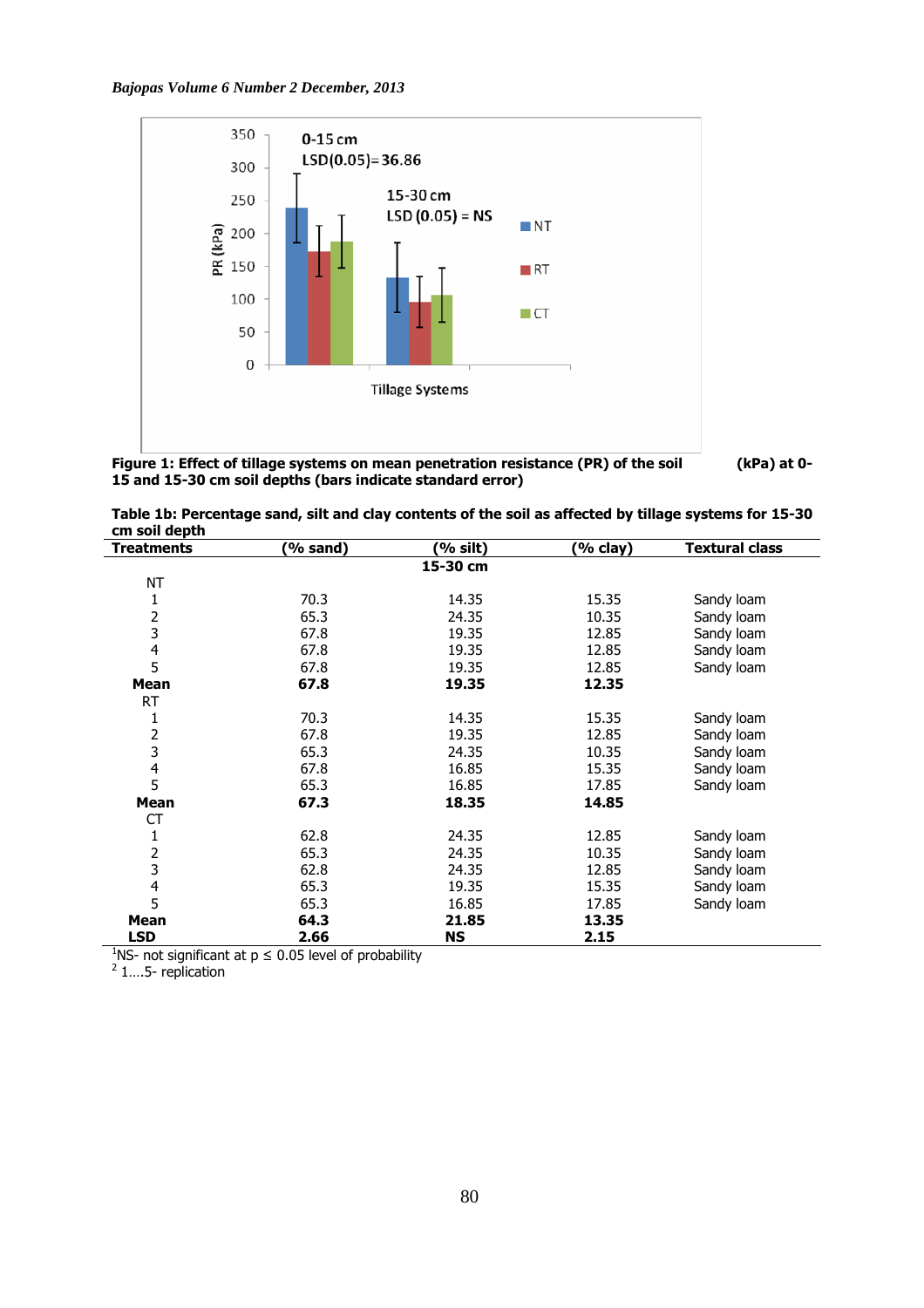|                  |            | <b>Sampling Dates</b> |            |            |
|------------------|------------|-----------------------|------------|------------|
| <b>Treatment</b> | 27/07/2010 | 12/08/2010            | 28/08/2010 | 12/09/2010 |
| $0 - 15$ cm      |            | Bd $(g/cm^{-3})$      |            |            |
| ΝT               | 1.62       | 1.64                  | 1.63       | 1.68       |
| <b>RT</b>        | 1.68       | 1.64                  | 1.63       | 1.67       |
| <b>CT</b>        | 1.60       | 1.62                  | 1.62       | 1.66       |
| LSD(0.05)        | 0.0275     | <b>NS</b>             | <b>NS</b>  | <b>NS</b>  |
| $15 - 30$ cm     |            |                       |            |            |
| NT               | 1.63       | 1.63                  | 1.65       | 1.69       |
| <b>RT</b>        | 1.74       | 1.66                  | 1.68       | 1.70       |
| <b>CT</b>        | 1.66       | 1.65                  | 1.68       | 1.75       |
| LSD(0.05)        | 0.0623     | <b>NS</b>             | <b>NS</b>  | 0.050      |
| $0 - 15$ cm      |            | TP(%)                 |            |            |
| ΝT               | 38.70      | 38.05                 | 38.50      | 36.46      |
| <b>RT</b>        | 36.50      | 38.20                 | 38.42      | 36.74      |
| <b>CT</b>        | 39.45      | 38.77                 | 38.96      | 37.34      |
| LSD(0.05)        | 1.055      | <b>NS</b>             | <b>NS</b>  | <b>NS</b>  |
| $15 - 30$ cm     |            |                       |            |            |
| NT               | 38.57      | 38.57                 | 37.64      | 36.28      |
| <b>RT</b>        | 34.35      | 37.35                 | 36.44      | 35.84      |
| <b>CT</b>        | 37.35      | 37.82                 | 36.46      | 33.90      |
| LSD(0.05)        | 2.363      | ΝS                    | <b>NS</b>  | 1.918      |
|                  |            |                       |            |            |

| Table 2: Mean bulk density (Bd) and total porosity (TP) of the soil as affected by tillage systems at |  |  |
|-------------------------------------------------------------------------------------------------------|--|--|
| 0-15 and 15-30 cm soil depths                                                                         |  |  |

<sup>1</sup>NS *– not significant at p≤ 0.05, <sup>2</sup>*NT

| Table 3: Mean volumetric moisture content (Ov) of the soil as affected by tillage systems at 0-15 |  |  |  |  |
|---------------------------------------------------------------------------------------------------|--|--|--|--|
| and 15-30 cm soil depths                                                                          |  |  |  |  |

|                  | <b>Sampling Dates</b> |                   |            |            |  |  |  |  |
|------------------|-----------------------|-------------------|------------|------------|--|--|--|--|
| <b>Treatment</b> | 27/07/2010            | 12/08/2010        | 28/08/2010 | 12/09/2010 |  |  |  |  |
| $0 - 15$ cm      |                       | $\Theta$ v $(\%)$ |            |            |  |  |  |  |
| ΝT               | 15.24                 | 15.60             | 13.03      | 11.74      |  |  |  |  |
| <b>RT</b>        | 14.76                 | 14.15             | 14.26      | 11.11      |  |  |  |  |
| CT               | 12.65                 | 12.28             | 11.61      | 10.66      |  |  |  |  |
| LSD(0.05)        | 2.468                 | 2.642             | 1.871      | <b>NS</b>  |  |  |  |  |
| $15 - 30$ cm     |                       |                   |            |            |  |  |  |  |
| ΝT               | 16.39                 | 15.59             | 12.33      | 11.90      |  |  |  |  |
| RT               | 16.50                 | 16.60             | 14.53      | 12.39      |  |  |  |  |
| <b>CT</b>        | 14.91                 | 15.39             | 13.10      | 9.02       |  |  |  |  |
| LSD(0.05)        | <b>NS</b>             | 1.104             | 0.860      | 1.123      |  |  |  |  |
|                  |                       |                   |            |            |  |  |  |  |

<sup>1</sup> NS – not significant at  $p \leq 0.05$ , <sup>2</sup>NT-no-till, RT-reducetill, CT-conventional tillage.

- no-till, RT-reduce till, CT-conventional tillage

|  |  | Table 4a: Pearson correlation coefficients (r) between organic carbon, aggregate stability |  |  |  |
|--|--|--------------------------------------------------------------------------------------------|--|--|--|
|  |  | indices and volumetric moisture content (Ov) of the soil at 0-15 cm soil depth             |  |  |  |

|                   |                    | <b>Sampling</b> |            |                      |  |
|-------------------|--------------------|-----------------|------------|----------------------|--|
|                   |                    | <b>Dates</b>    |            |                      |  |
| <b>Parameters</b> | 27/07/2010         | 12/08/2010      | 28/08/2010 | 12/09/2010           |  |
|                   |                    | $0 - 15$ cm     |            |                      |  |
|                   | (Əv)               | (θv)            | (Ov)       | (Ov)                 |  |
| OC.               | $0.86***$          | $0.76$ *        | $0.72***$  | $0.87***$            |  |
| <b>MAW</b>        | $0.80***$          | $0.89***$       | $0.68***$  | $0.52*$              |  |
| <b>MAD</b>        | $0.42^{ns}$        | $0.44^{ns}$     | $0.72***$  | 0.19 <sup>ns</sup>   |  |
| <b>ASC</b>        | 0.51 <sup>ns</sup> | $0.62*$         | $0.58*$    | $0.59*$              |  |
| <b>DR</b>         | $-0.66$ **         | $-0.71***$      | $-0.47$    | $-0.54$ <sup>*</sup> |  |
| <b>WSI</b>        | $0.58*$            | $0.58*$         | $0.55*$    | $0.65***$            |  |

1-OC-organic carbon, MAW- wet macro aggregate, MAD- dry macro aggregate, ASC- aggregated silt + clay, DR dispersion ratio, WSI- water stability index, Өv- volumetric moisture content (%)

2-  $*,$   $**$ ,  $***$ , means significant at 5%, 1% and 0.1% level of probability

3- degree of freedom (df) of treatments in all analyses made are : tillage (2), blocks (4), error (8) and total (14)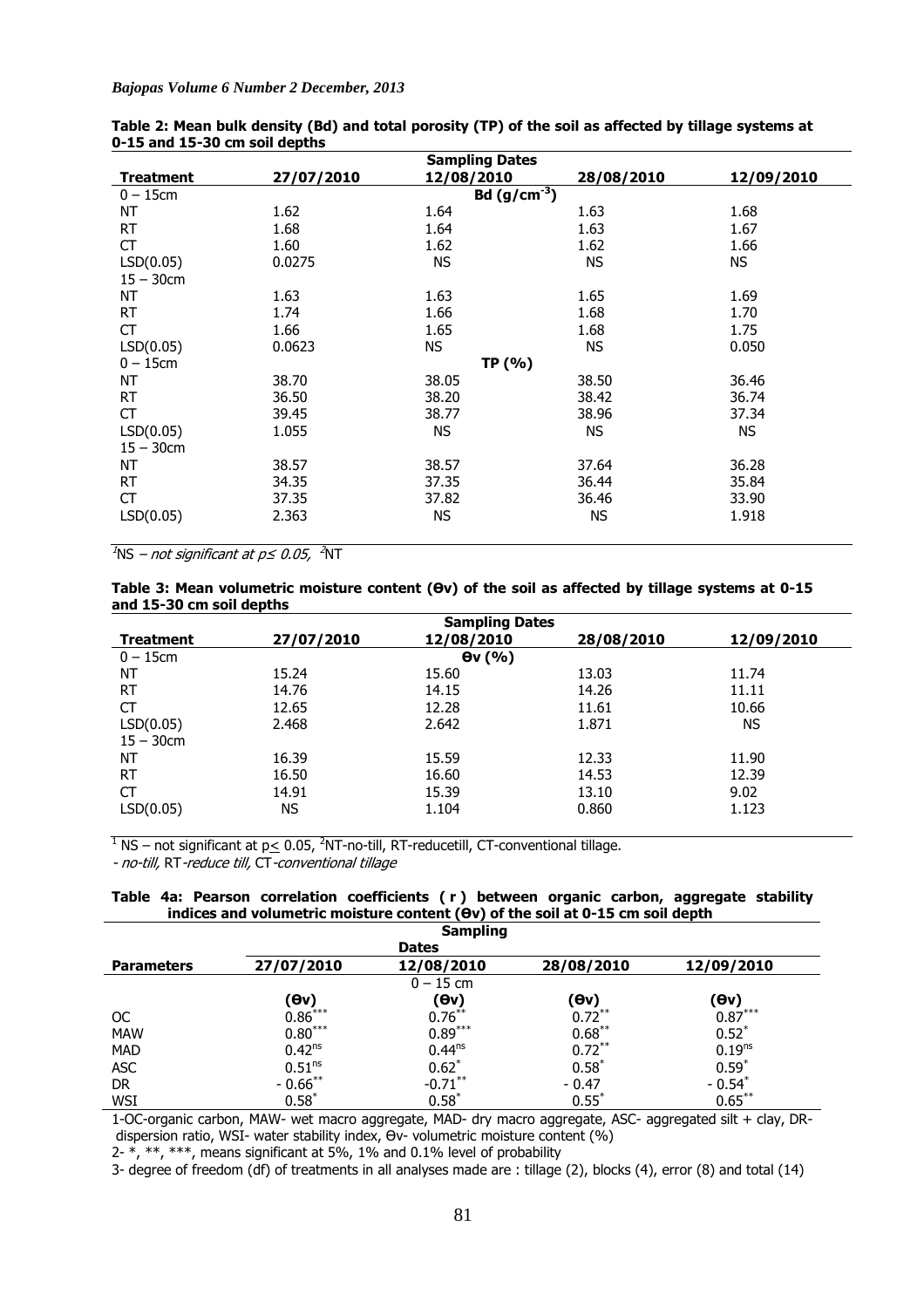|                   | <b>Sampling Dates</b> |                    |                    |                      |  |  |  |
|-------------------|-----------------------|--------------------|--------------------|----------------------|--|--|--|
| <b>Parameters</b> | 27/07/2010            | 12/08/2010         | 28/08/2010         | 12/09/2010           |  |  |  |
|                   |                       | $15 - 30$ cm       |                    |                      |  |  |  |
|                   | (Ov)                  | (Ov)               | (Ov)               | (Ov)                 |  |  |  |
| <sub>OC</sub>     | 0.22 <sup>ns</sup>    | $-0.08ns$          | 0.06 <sup>ns</sup> | 0.37 <sup>ns</sup>   |  |  |  |
| <b>MAW</b>        | 0.48 <sup>ns</sup>    | 0.19 <sup>ns</sup> | $-0.08ns$          | $0.51*$              |  |  |  |
| <b>MAD</b>        | 0.17 <sup>ns</sup>    | $0.42^{ns}$        | 0.18 <sup>ns</sup> | $0.47^{ns}$          |  |  |  |
| <b>ASC</b>        | $0.58*$               | $-0.04ns$          | $0.11^{ns}$        | $0.43^{ns}$          |  |  |  |
| <b>DR</b>         | $-0.50$ <sup>*</sup>  | 0.16 <sup>ns</sup> | 0.05 <sup>ns</sup> | $-0.55$ <sup>*</sup> |  |  |  |
| WSI               | 0.20 <sup>ns</sup>    | $-0.18ns$          | 0.27 <sup>ns</sup> | 0.37 <sup>ns</sup>   |  |  |  |

|  | Table 4b: Pearson correlation coefficients (r) between organic carbon, aggregate stability |  |  |  |
|--|--------------------------------------------------------------------------------------------|--|--|--|
|  | indices and volumetric moisture content $(\Theta v)$ of the soil at 15-30 cm soil depth    |  |  |  |

1-OC-organic carbon, MAW- wet macro aggregate, MAD- dry macro aggregate, ASC- aggregated silt + clay, DR dispersion ratio, WSI- water stability index, Өv- volumetric moisture content (%)

 $2^{4}$ ,  $**$ ,  $**$ , means significant at 5%, 1% and 0.1% level of probability

3- degree of freedom (df) of treatments in all analyses made are : tillage (2), blocks (4), error (8) and total (14)

## **CONCLUSION**

The study revealed that, tillage systems significantly ( $p \leq 0.05$ ) affected physical properties of the soil with greatest influence observed on volumetric moisture content of the soil. The NT and RT treatments, on average, have best of soil physical conditions to

#### **REFERENCES**

- Agbede, T.M. (2007). Effects of zero tillage on cassava (Manihot esculenta Crantz) in southwest Nigeria. Nig. J. Soil Sci. **17**: 81 – 86.
- Alegre, J.C., Cassel, D.K., and Amezquita, E. (1991). Tillage systems and soil properties in Latin America. Soil Tillage Res. **20**(2-4): 147-163.
- Azooz, R.H. and Arshad , M.A. (1996). Soil infiltration and hydraulic conductivity under long term no–tillage and conventional tillage systems. Canadian J. Soil Science **76**: 143 – 152.
- Barzegar, A.R., Asoodar, M.A., Eftekhar, A.R. and Herbert, S.J. (2004). Tillage effects on soil physical properties and performance of irrigated wheat and Clover in semi arid region. J. Agron. **3**(4): 237 – 242.
- Blake, G.R. and Hartage, K.H. (1986). Bulk density. In: Klute, A. (Ed). Methods of soil Analysis, part 1, 2<sup>nd</sup> edition. Agronomy 9. pp 363-375.
- Dao ,H. (1993). Tillage and winter wheat residue management effects on water infiltration and storage. Soil Sci. Soc. Am. J. **57**: 1586 - 1593.
- Dec, D., Dorner, J. and Balocchi, O. (2011). Temporal and spatial variability of structure dependent properties of a volcanic ash soil under pasture in southern Chile. Chilean J. Agric. Res. **71**(2):293-303.
- Ghuman, B.S. and Lal, R. (1984). Water percolation in a tropical Alfisol under conventional ploughing and no-tillage systems of management. Soil Tillage Res. **4**: 263-76.
- Golchin, A. and Asgari, H. (2008). Land use effect on soil quality indicators in north eastern Iran. Australian J. Soil Res. **46** (1): 27-36.

support crop production relative to the CT treatment. and should therefore be employed for sustainable crop production in the area. It is however recommended that, other reduced tillage systems such as animal traction and ridge tillage should be tried to assess their efficacy of improving soil physical quality.

- Grema A.K. and Hess, T.M. (1994). The impact of changing rainfall patterns on the efficiency of rainfall utilization in pearl millet – cowpea intercropping systems in north east Nigeria. Aspects of Applied Biology **38**:231 – 238.
- Heddadji, D. and Gascuel Odoux, C. (1999). Topographic and seasonal variations of unsaturated hydraulic conductivity as measured by tension disc infiltrometers at the field scale. Eur. J. Soil Sci. **50**:275 – 283.
- Hillel, D. (1971). Soil and Water: Physical principles and processes. Academy press Inc. California. pp 69-157.
- Husnjak, S., Filipovic, D. and Kosutic, S. (2002). Influence of different tillage systems on soil physical properties and crop yield. Rostlinna Vyroba **48**(6): 249-254.
- Jabro, J.D., Sainju, U.M., Stevens, W.B., Lenssen, A.W., Evans, R.G. (2008). Long-term tillage frequency effects on dryland soil physical and hydraulic properties. Inter. Soil Conserv. Org. Conf. Proc. may 15-23, Budapest, Hungary. pp 1-4.
- Kemper,W.D. (1965). Aggregate stability. In: Methods of soil Analysis part 2(ed. C.A.Black). Society of Agronomy, Madison. Pp 511-519.
- Kemper,W.D. and Chepil, W.S. (1965). Size distributio n of Aggregates. In : C.A.Black (Ed.). Methods of soil Analysis, part 2. ASA, Madiso n. Pp 499-510.
- Khakural, B.R., Lemme, G.D., Schumacher, T.E. and Lindstrom, M.J. (1992). Effects of tillage systems and landscape on soil. Soil Tillage Res. **25**(1):43-52.